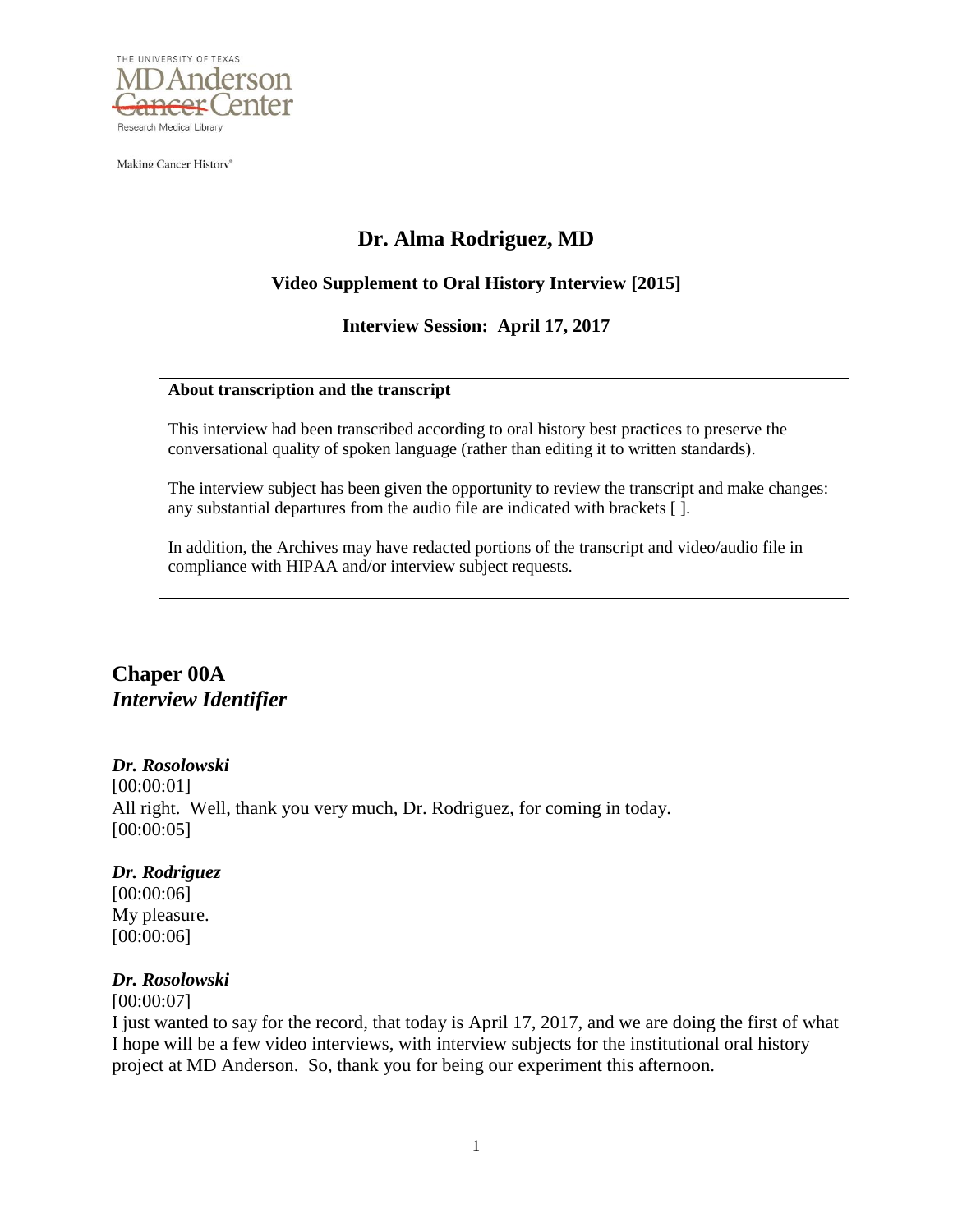

Interview Session: 01 Interview Date: April 17, 2017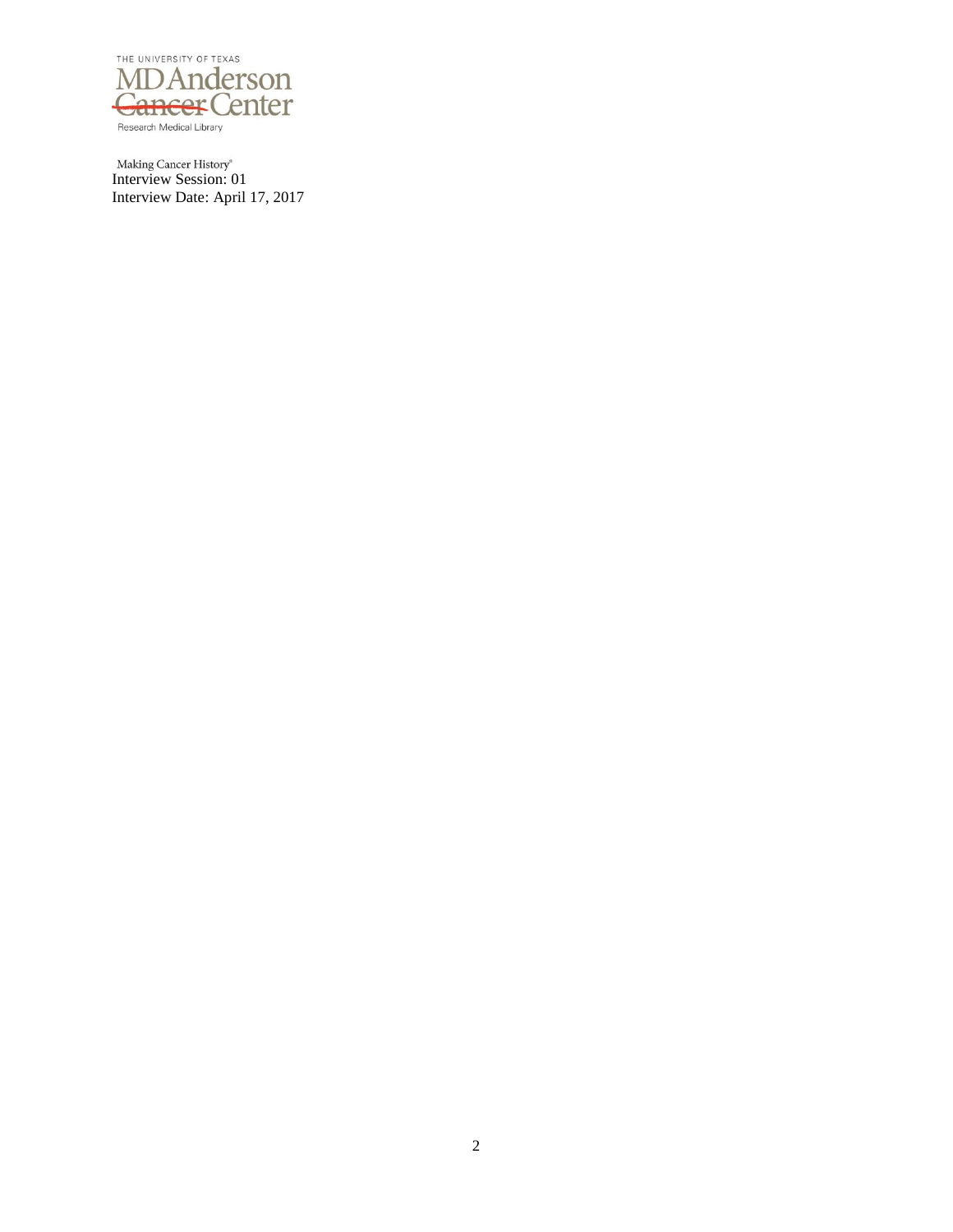

# **Chapter 01 A: Overview;** *Multidisciplinary Care at MD Anderson*

# **Codes**

A: Overview;

A: Definitions, Explanations, Translations;

- B: MD Anderson History;
- B: Multi-disciplinary Approaches;
- B: Institutional Mission and Values;
- B: Survivors, Survivorship; C: Patients, Treatment, Survivors;
- C: Patients; C: Patients, Treatment, Survivors;
- C: This is MD Anderson;
- C: Discovery and Success;
- B: Devices, Drugs, Procedures;
- B: MD Anderson Culture;

# *Dr. Rosolowski*

### $[00:00:07]+$

I wanted to start by asking you about the tradition of multidisciplinary care at MD Anderson, and first if you could tell me a little bit about how you define it, how it's understood, and then maybe give an overview of how it has evolved at the institution. [00:00:48]

# *Dr. Rodriguez*

# [00:00:50]

Multidisciplinary care is a framework for integration of all the relevant specialties that touch or have a significant impact on how a patient's condition is managed. It is intended to have all of these expert viewpoints integrating at an appropriate point in time, when the care planning is being made, and that these individuals, in a collaborative fashion, come to a consensus decision on how it is that the process of the care delivery is going to occur. This model traditionally includes of course, the medical oncologist, the radiation oncology specialist and the surgical specialist. Two other disciplines that are really critical to the treatment planning process are also the diagnostic specialties, and that is pathology and diagnostic imaging, because obviously, without the right diagnosis and without the appropriate staging of the tumor, it becomes very difficult to plan the appropriate care that is indicated for the patient's condition and stage of the illness. So for us, we view multidisciplinary planning really as that process that brings the knowledge of all these different disciplines to bear on the treatment planning. [00:02:33]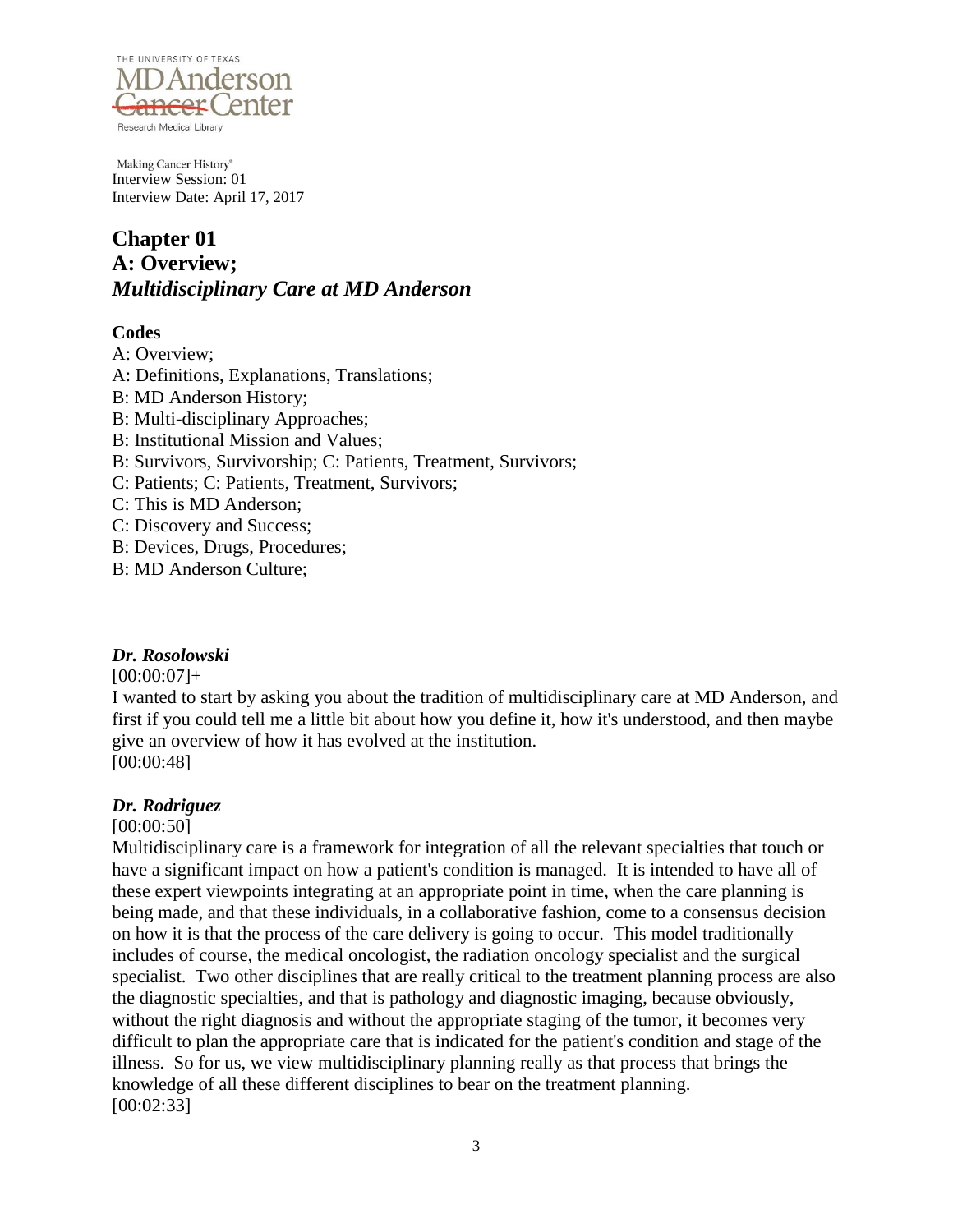

### [00:02:34]

I want to add, however, that there is another whole domain of supportive disciplines that also contribute significantly to multidisciplinary care planning,  $\lceil$  and that is psychosocial services, as well as rehabilitative services, nutrition, and other specialties that really enable the patient to reintegrate into a healthy state of being [ ] through their cancer care. The scope of supportive care is rather complex and very broad. To facilitate that, one of our prior leaders at the institution envisioned that all of these disciplines would work together in a single environment, and so that's how we designed our clinics. For example, the Connally Breast Center integrates, within the infrastructure of that center, the visits that the patient has with the medical oncologist, with the surgeons, with a radiation specialist, and even with plastics consultants at times. Within the center, there are also social workers. We have access to consultation by other specialists and we can also integrate their input into the care for the patient. [00:04:05]

### *Dr. Rosolowski*

### [00:04:06]

I have a couple of questions. First is, does the patient ever meet with the entire team, or virtually the entire team? [00:04:15]

### *Dr. Rodriguez*

### [00:04:17]

Not usually, simply because it's very difficult to coordinate everyone's schedule, but we do try to coordinate the patient's schedule so that all of those events, or meeting face to face with all of the relevant providers does occur, hopefully within the same day or within a very short span of time. Now, when the actual treatment planning is done, the clinicians come together in what are called Multidisciplinary Planning Conferences, and the patient's case is discussed and the relevant pathology is reviewed, the diagnostic imaging studies are reviewed, the planning from the perspectives of the oncologist, the surgeon and the radiation specialist are reviewed, and then if you will, a comprehensive plan is then agreed upon. This is really very important, again particularly for solid tumors and for certain categories of malignancies that are rare and complex in their management, it is absolutely essential. For example, in hepatobiliary malignancies that are rare but require very complex treatments or very complex planning of their care, these conferences are essential to arrive at an agreed upon plan. Head or neck surgery and head or neck chemotherapy and radiation planning, equally important for certain complex cases of colorectal malignancies. Again it's essential that this structure of planning must occur, in order for the treatment to be most optimum, because we know that outcomes,  $\lceil \cdot \rceil$  particularly for these complex malignancies, is very much driven by the level of expertise of the participants, but also the timeliness and sequential planning of each of the phases of the treatment. [00:06:16]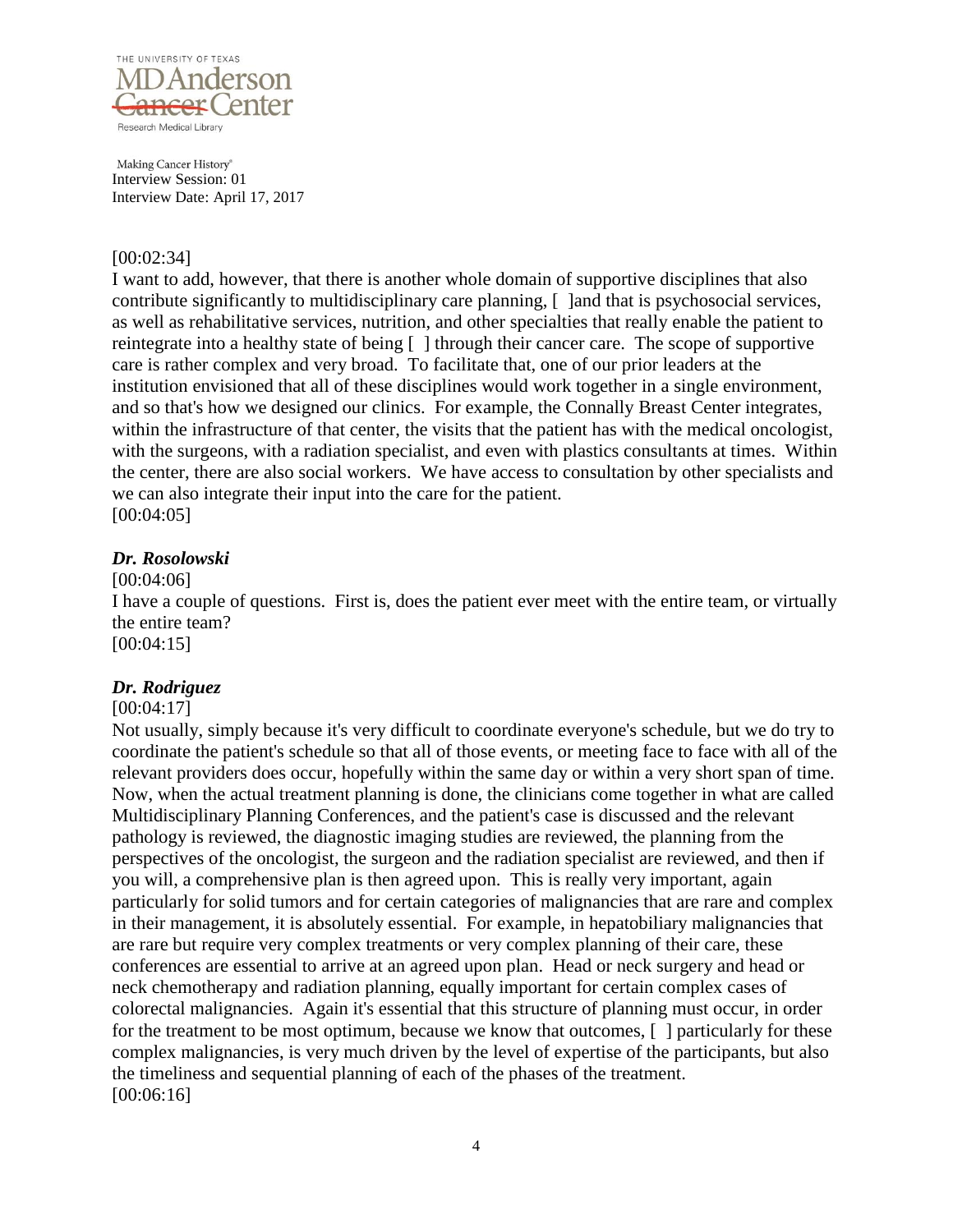

# *Dr. Rosolowski*

#### [00:06:17]

Now, you mentioned a period in the past when there were design decisions made about how to set up clinics. Could you say a little bit more about the history of the development of multidisciplinary care here? [00:06:30]

### *Dr. Rodriguez*

### [00:06:32]

Well, I think that probably from the beginning of the institution, the vision of Dr. Clark was that patients would receive, of course, the optimum care for their malignancies. The institution has a very long history [ ], back to the 1940s, when surgery and radiation were essentially the only two therapeutics for malignancies that were effective at the time. He did develop [the process ] of the Tumor Board, and discussion of the patient's care by the surgical and radiation specialists, but over time, the complexity of treatment management that then integrated [ ] meaningful chemotherapeutic strategies, it's become much more complex. In the 1990s, with awareness of how the complexity of the treatment planning was evolving, again the operations leadership of the institution made the decision to structurally plan the design of the clinics so that all of the important disciplines would be housed within a given specialty center for a disease category. That's why today we have the GI clinics, the thoracic clinics, breast center, et cetera. [00:07:58]

# *Dr. Rosolowski*

[00:07:59] Was that an unusual decision at the time? [00:08:01]

# *Dr. Rodriguez*

[00:08:02]

Yes. I think it was a very innovative and visionary decision at the time and it has evolved [ ], progressively [ ]. I mean, I think at the beginning, probably there were some centers that were not as well coordinated as others, but over time, I think all the centers have made tremendous efforts to have not only a culturally accepted framework for how this works, but operationally, to facilitate for patients having appointments that are streamlined and  $\lceil \cdot \rceil$  well-coordinated . [This meant to avoid] waste of time unnecessarily, in moving from one treatment modality to the next, or to whatever the next step of the treatment plan would be. [00:08:58]

*Dr. Rosolowski* [00:09:00]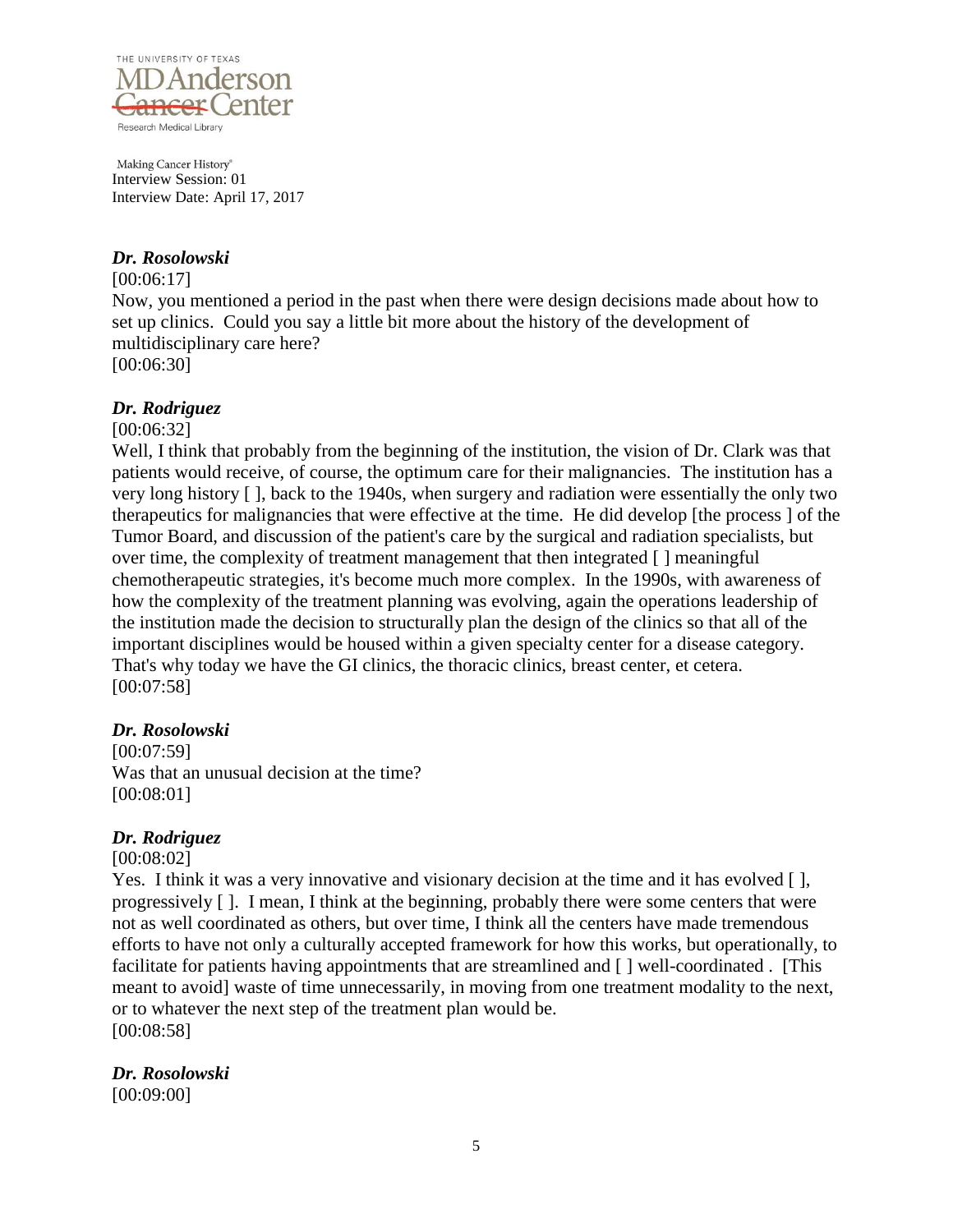

Now, you mentioned culture a little bit earlier and I wanted to follow up on that and ask, how do you see the providing a multidisciplinary care feeding or supporting the culture of the institution at large? [00:09:17]

# *Dr. Rodriguez*

### [00:09:19]

Well, I think that the concept of multidisciplinary care being important in cancer, in essence levels the playing field if you will. We know that each of us plays an important role in this, in our mission, and to that effect, I think that we are a fairly democratic organization. We know the importance of anesthesia, of diagnostic imaging, of the medical oncology teams, you name it. Every one of those, every specialty really has a role to play, and we couldn't do it without each other. We couldn't achieve the outcomes that we achieve without everyone collaborating. One of the disciplines that, or one of the domains of care, that actually was brought into the institution after I joined MD Anderson, was [ ] internal medicine, [ ] to help us to manage the patients comorbid conditions that of course can influence how well the patient tolerates surgery, how well the patient tolerates chemotherapy, and therefore [ ]their outcome [ ]. I've seen that division grow over the years. Truly today, I don't think that we could say that we could function without the pulmonary service or without cardiology or without endocrinology or without general internal medicine or you name it, any one of the [internal medicine] specialties that we currently have onboard. We appreciate that they all contribute to our care of the patient [with] cancer, for the best outcome of the cancer treatment. [00:11:21]

### *Dr. Rosolowski*

[00:11:22] It sounds like a recipe for healthy respect. [00:11:26]

### *Dr. Rodriguez*

[00:11:26] I would say so, yes. [00:11:27]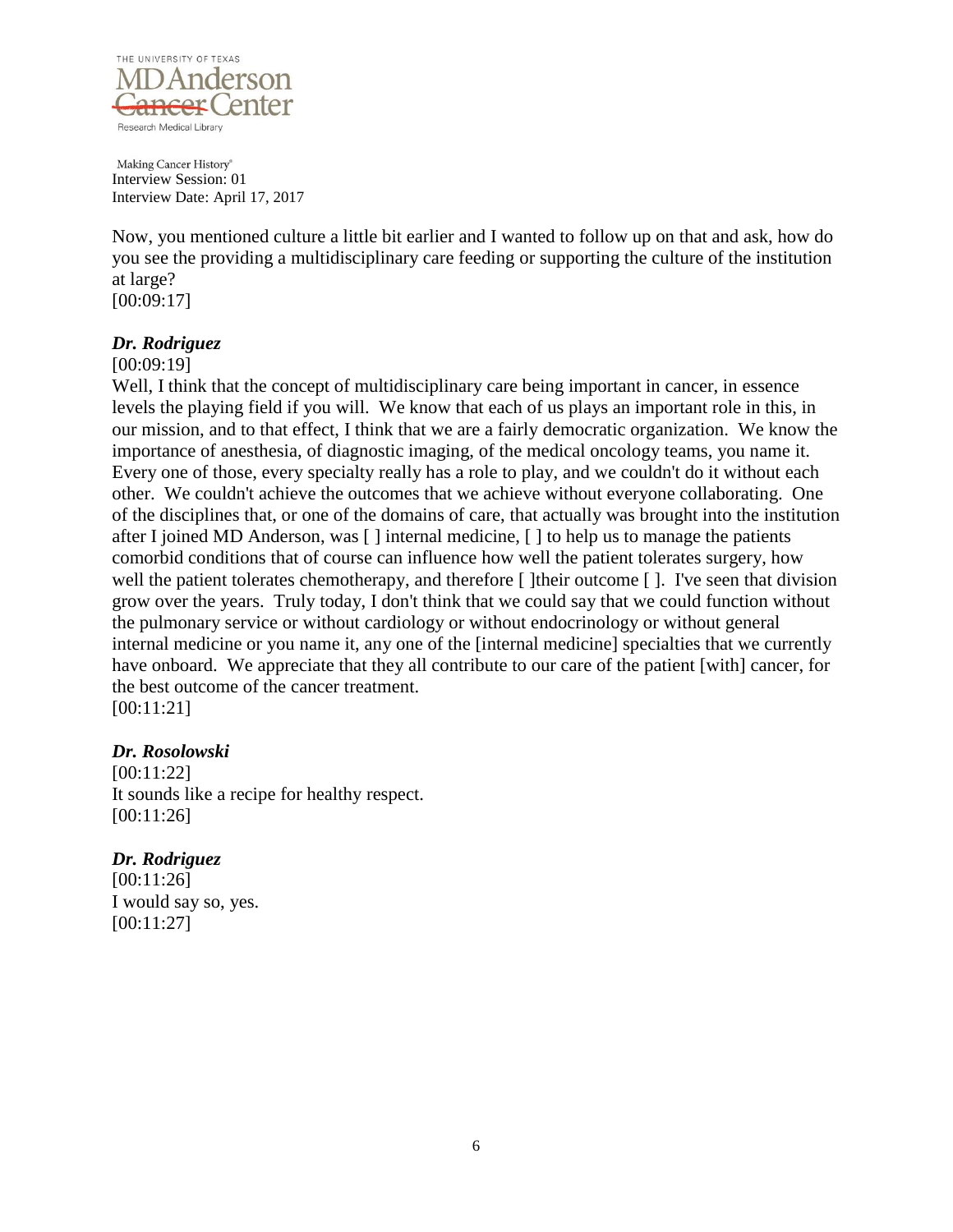

# **Chapter 02** *The Important of Clinical Leadership at MD Anderson* **B: Overview;**

### **Codes**

- C: Leadership; D: On Leadership;
- B: MD Anderson History;
- B: MD Anderson Culture;
- D: On the Nature of Institutions;
- D: Ethics;
- C: Understanding the Institution;
- B: Institutional Mission and Values;
- B: MD Anderson in the Future;
- C: The Institution and Finances;

### *Dr. Rosolowski*

#### [00:11:28]

Well thank you, thank you. I wanted to talk a bit about leadership too and ask you first of all, why it is that physician leaders are so important to an institution like MD Anderson. I also wondered about your thoughts about leaders from basic sciences too. [00:11:51]

### *Dr. Rodriguez*

### [00:11:53]

I think I can address best, the clinical leaders. It is very important that [not just] physicians, but [ ] pharmacists, nurses as well, be always at the table to make the decisions that will impact patient care. The reason for that is that we truly do know, those of us that are active in the frontlines, we do know what it is that we're facing, what it is that our patients are facing, and I think that we can guide [ ], if you will, the right strategies or the right priorities for the institution. There's a lot of literature today, with regards to the culture of safety and quality in clinical practice, [that] suggests that without physician engagement and support and championing of the principles of safety and quality, many organizations fail at that without physicians being up in front of those initiatives. So we know that it is important. For better or worse, we are seen as the people who are going to lead the charge, if you will, and if we are not fully engaged, if our input and our opinions are not part of the discussion at the highest level of the organization, then I think that we could have missteps in direction. [00:13:42]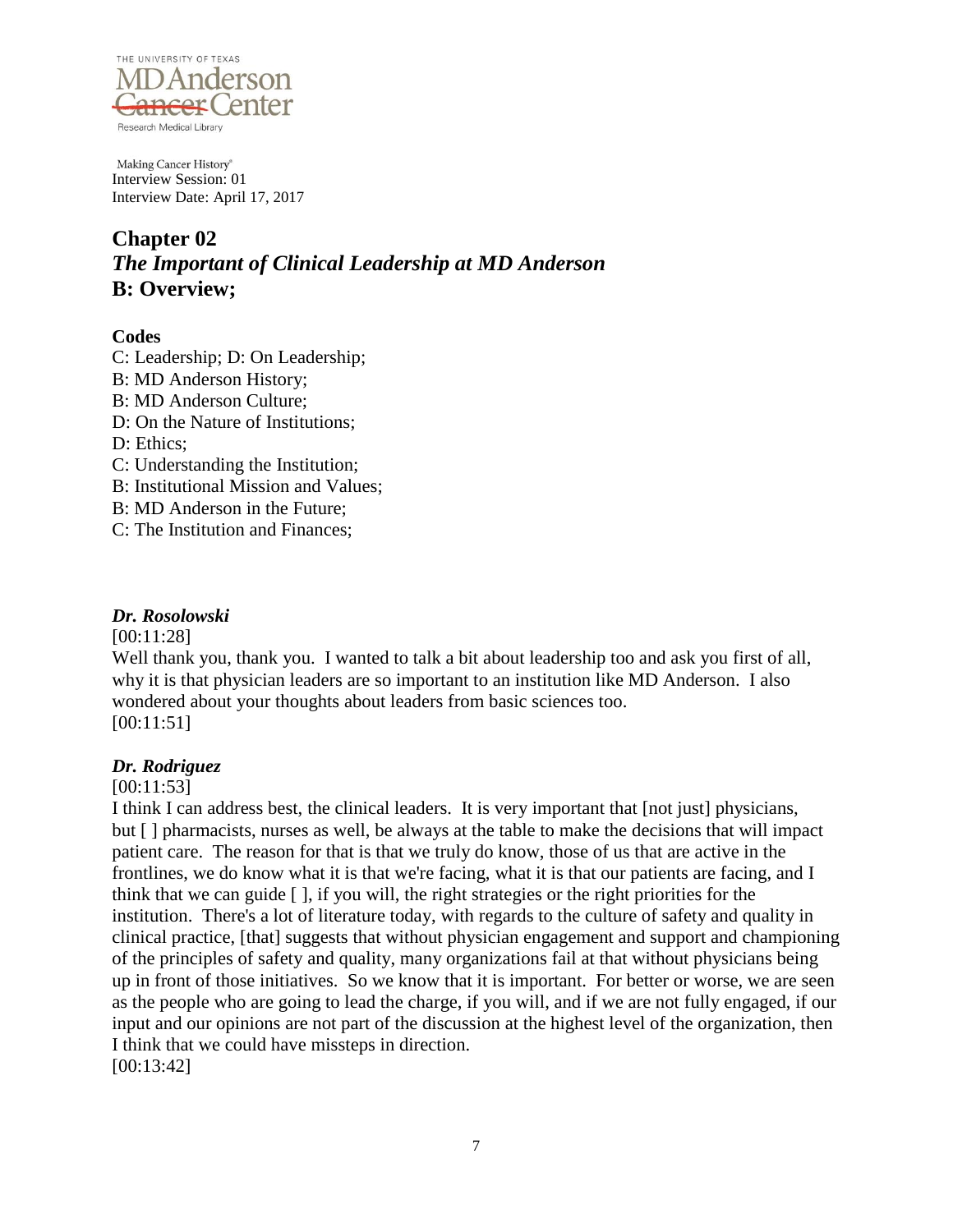

### *Dr. Rosolowski*

### [00:13:44]

Now, from the people that I've spoken with, interviewed for the oral history project, it's pretty rare to find someone who's had leadership training in medical school or real leadership experience during internship, residency, even fellowship. What are some observations that you've made, first of all about the qualities that are really needed in leaders right now in healthcare institutions?

[00:14:11]

### *Dr. Rodriguez*

### [00:14:14]

I think today, given the tremendous uncertainty, not just within our own organization but in the external environment, and even in the political arena of our country,  $\lceil \cdot \rceil$  we value  $\lceil \cdot \rceil$  in our leaders, first of all levelheadedness, [ ] a sense of steadfastness, [ ] a sense of steadiness, of staying on course, and not being derailed or not coming to hasty decisions without appropriate information. We're a very data driven institution and I think academic medicine in general, is very data driven, and the truth is that data matters. Making decisions that are well informed, or at least as well informed as possible given circumstances, will always be respected by those of us who follow the leaders. I think that in an environment, again, where there are few external markers that can guide our direction, I think internal direction is going to be the stronghold, and from a physician perspective, I think that the ethics of our profession should be our guide. [00:16:08]

### [00:16:08]

The ethics of our profession say that we should put our patients first, that we should collaborate and respect our peers, and that we must do the best in every possible situation that we encounter. Now, having said that, there are new dimensions being put into the equation today, and that is the larger needs of society as well. So traditionally, our professional ethics have been very driven by the dyad of the doctor-patient. We are being asked now to consider in the equation, the larger societal needs and how is it that we can deliver the best care for the most people, at the lowest cost. That is the triad of the last administration's quality initiatives and as far as I know, those have not changed. We are still driving towards the imperative of delivering care to the best value, and that is the best care at the lowest cost, if possible. [00:17:25]

### *Dr. Rosolowski*

[00:17:26] And here you're referring to presidential decisions at the national level, not at the institutional level. [00:17:32]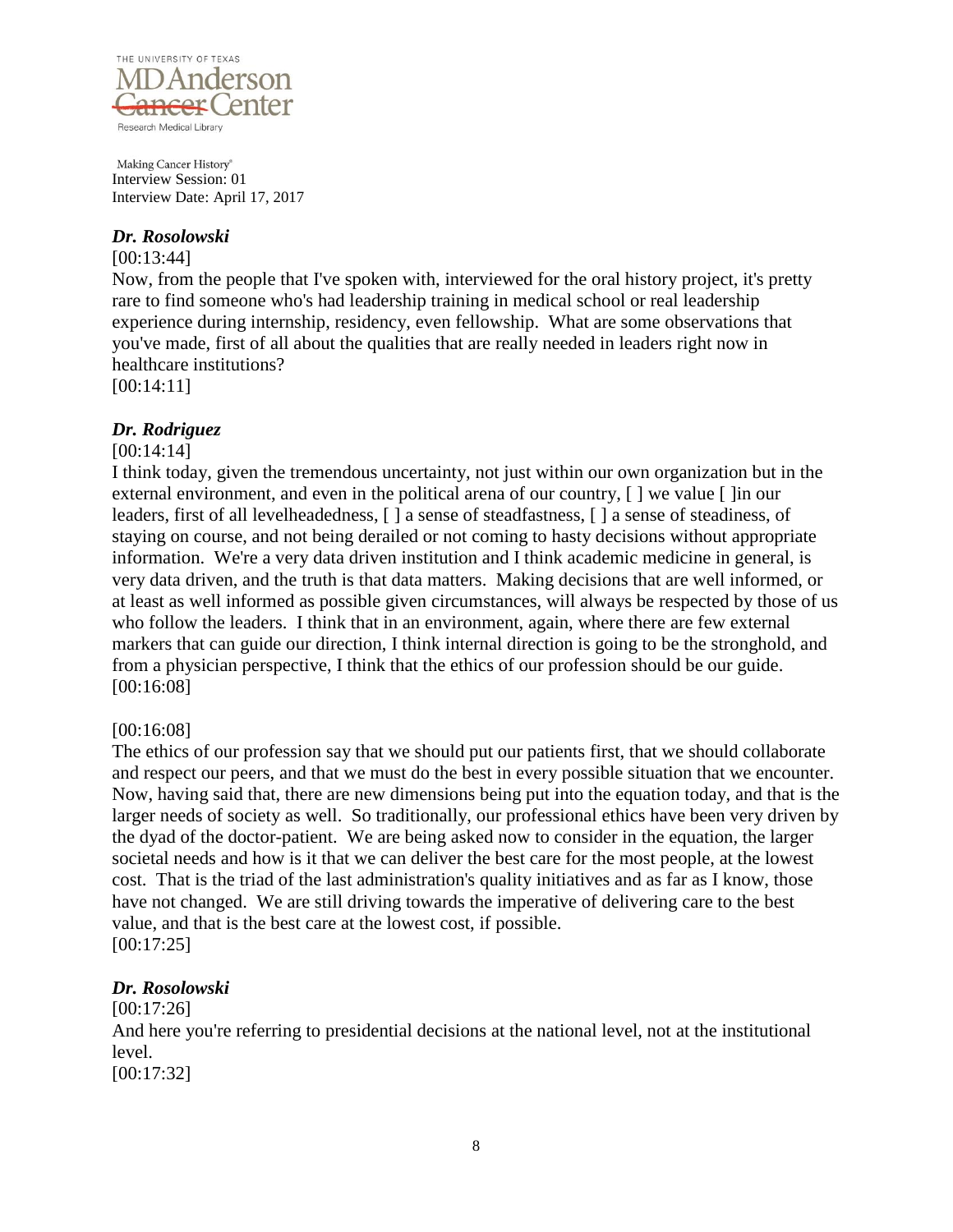

# *Dr. Rodriguez*

 $[00:17:30]$ Correct. That is correct, but of course those then, are driving a lot of forces, not only in the payment models, but also regulatory and legislative matters. All of these are now coming to bear on our day-to-day decisions.  $[00:17:56]$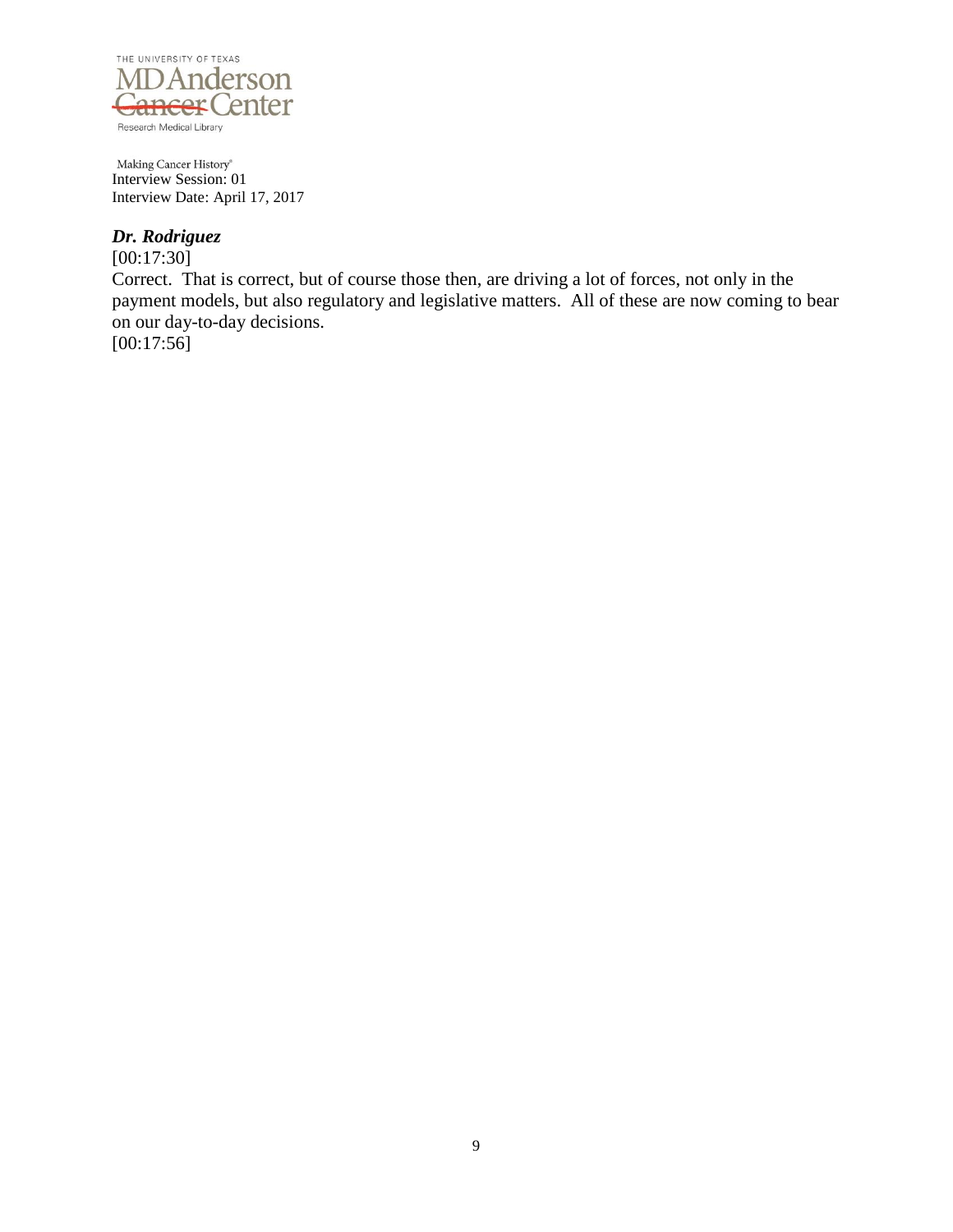

# **Chapter 03** *Leadership in a Period of Change* **B: Institutional Change;**

# **Codes**

B: MD Anderson History; B: MD Anderson Culture; C: Leadership; D: On Leadership; B: MD Anderson in the Future; B: Critical Perspectives on MD Anderson; B: Growth and/or Change; B: Institutional Politics; C: Understanding the Institution; C: The Institution and Finances;

# *Dr. Rosolowski*

### [00:18:00]

Well, I have a couple of other questions that I wanted to ask you about leadership, but we're kind of looking straight at this question of times of change and turbulence even. [00:18:10]

# *Dr. Rodriguez*

[00:18:10] Yes. [00:18:10]

# *Dr. Rosolowski*

# [00:18:11]

And just for the record, I wanted to say that we're having this conversation during a very unusual time at the institution. Ronald DePinho resigned his presidency of the institution after five and a half years of service. This was about a month ago, and so the institution is taking a hard look at itself and making some decisions. From what you've said, it sounds as though the healthcare environment is driving some of what the institution has been experiencing, and I'm wondering if you could comment on kind of the history of these moments of turbulence at the institution. Have we seen this before?

[00:18:51]

# *Dr. Rodriguez*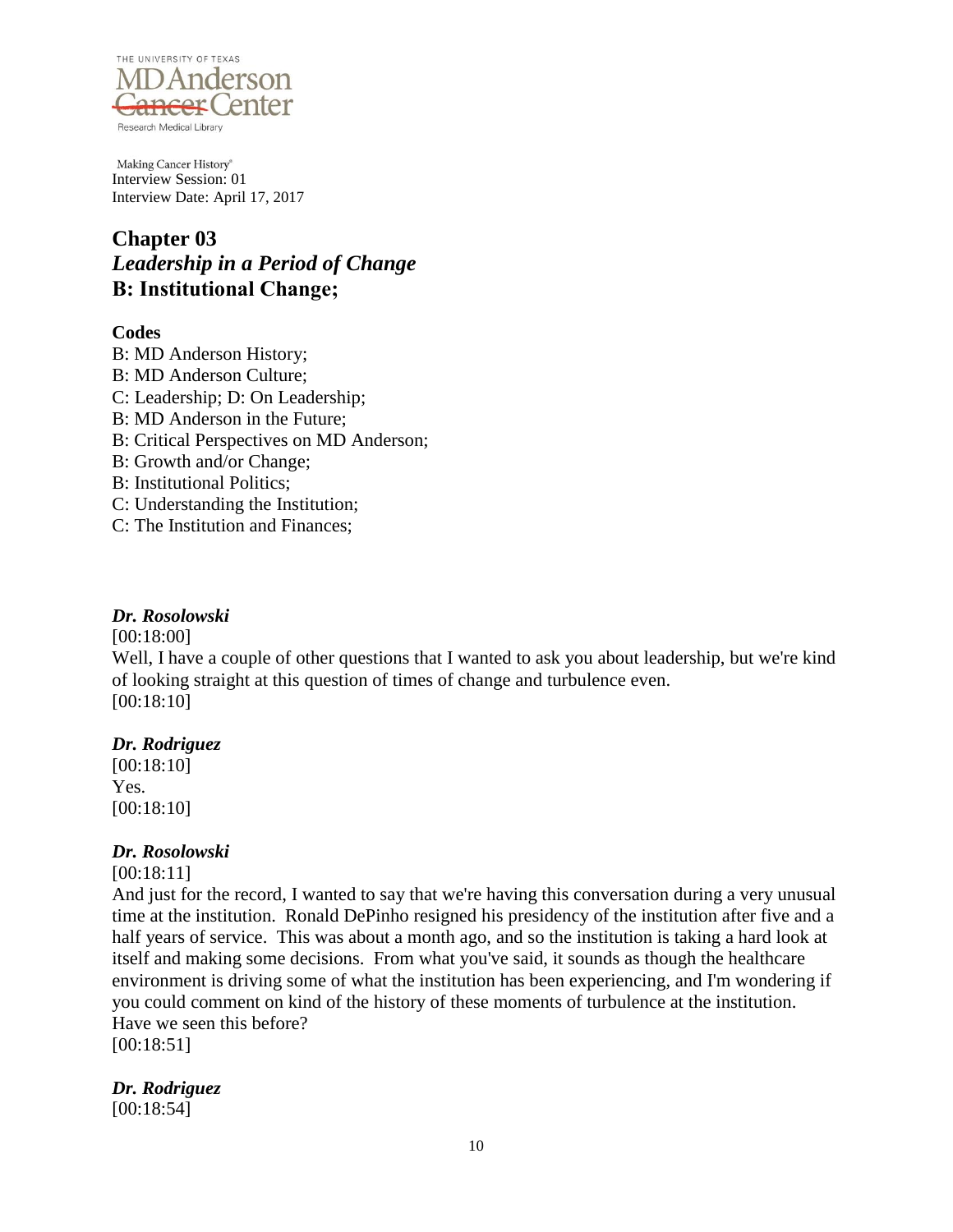

Well, we certainly have seen times of financial crisis for the institution. In the history of the institution, we have never had a president resign. This is the very first time that has occurred, so that is new for us, that's a new reality for us to cope with. We certainly have had turbulent times where leadership has been challenged and our finances have been difficult. In those situations, there were also external forces; either disasters such as hurricanes, or changes in the healthcare market that were driving some shifts in how we were reimbursed. All of that has -- you know, we have experienced that before. We always have risen to the challenge, clearly. I mean we're still standing here today and in fact today we're much stronger, larger, much more advanced in our technologies and practices than we've ever been. So clearly, we have overcome those difficulties. We have in fact superseded them and excelled beyond those challenges. [00:20:14]

### [00:20:14]

I hope that the same thing will happen this time. I think that we have many talented people in our faculty and our staff, that I know can rally to the challenge of bringing us through. What is not manageable or what is not predictable for us is really, what happens outside of our organization, but we certainly should have the ability to self-manage or to bring ourselves to facing the challenge. Like I said, we have done it before. In the past, however, it has been under very steady leadership, and that is one factor that at the moment, we have to acknowledge is a challenge, in that we have had these rather dramatic changes in our governance structure and so therefore, it makes it somewhat less predictable as to how we will weather the storm, but nonetheless, I'm certain that we have the talent to do it. [00:21:32]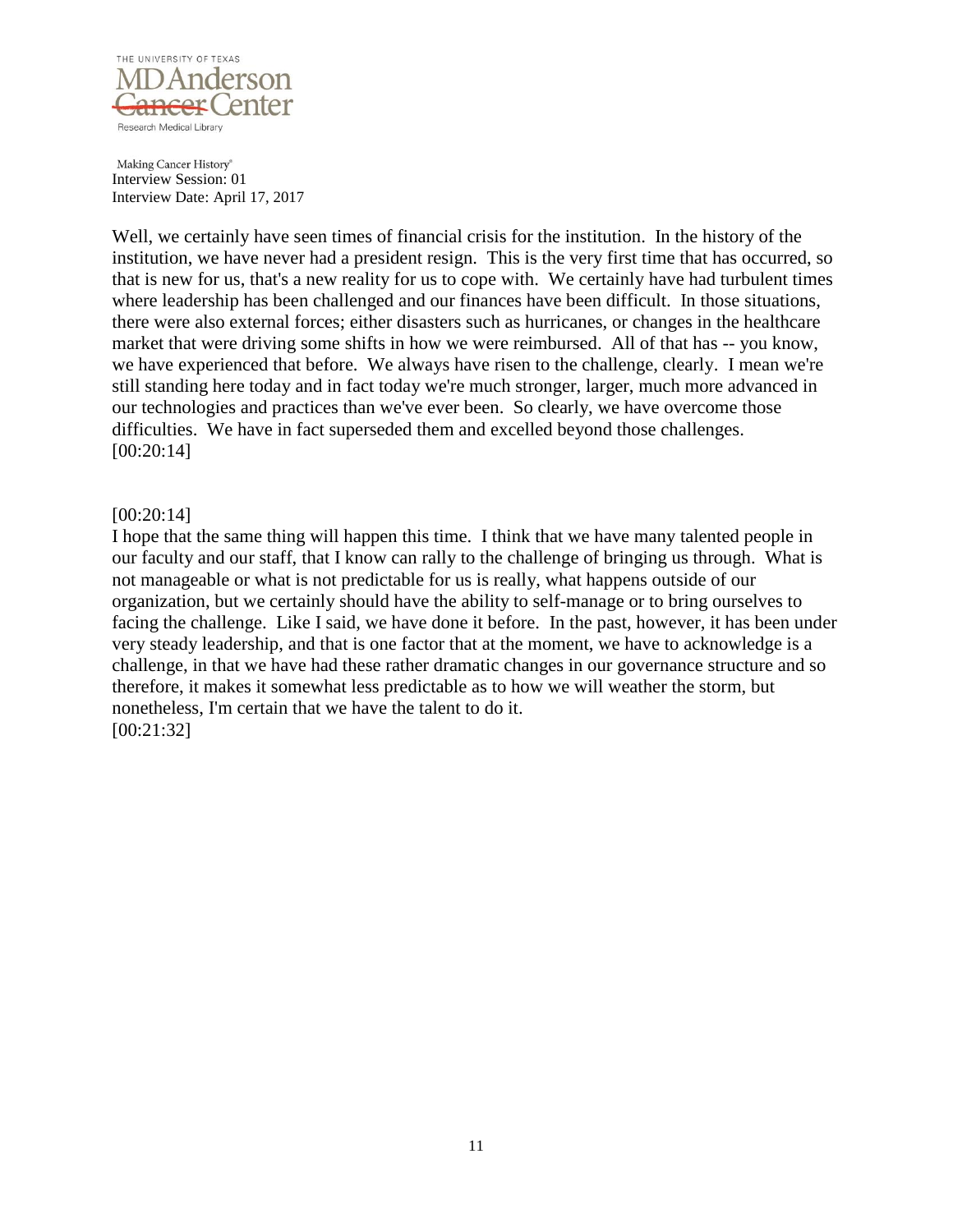

# **Chapter 04** *Multidisciplinary Care and the MD Anderson Algorithms* **B: Institutional Processes;**

### **Codes**

- A: Overview;
- A: Definitions, Explanations, Translations;
- B: MD Anderson History;
- B: Multi-disciplinary Approaches;
- B: Institutional Mission and Values;
- B: Survivors, Survivorship; C: Patients, Treatment, Survivors;
- C: Patients; C: Patients, Treatment, Survivors;
- C: This is MD Anderson;
- C: Discovery and Success;
- B: Devices, Drugs, Procedures;
- B: MD Anderson Culture;
- B: MD Anderson in the Future;
- B: Beyond the Institution;

# *Dr. Rosolowski*

[00:21:35]

I wanted to return, just briefly, to multidisciplinary care and kind of going to the issue of future, because I know that an outgrowth of multidisciplinary care, the MD Anderson algorithms of care, which you've been very involved in working on. [00:21:52]

# *Dr. Rodriguez*

[00:21:53] Yes. [00:21:53]

# *Dr. Rosolowski*

[00:21:55]

I wonder if you could tell briefly what they are, and then talk about the fact that they're going to be used outside of the institution.

[00:22:01]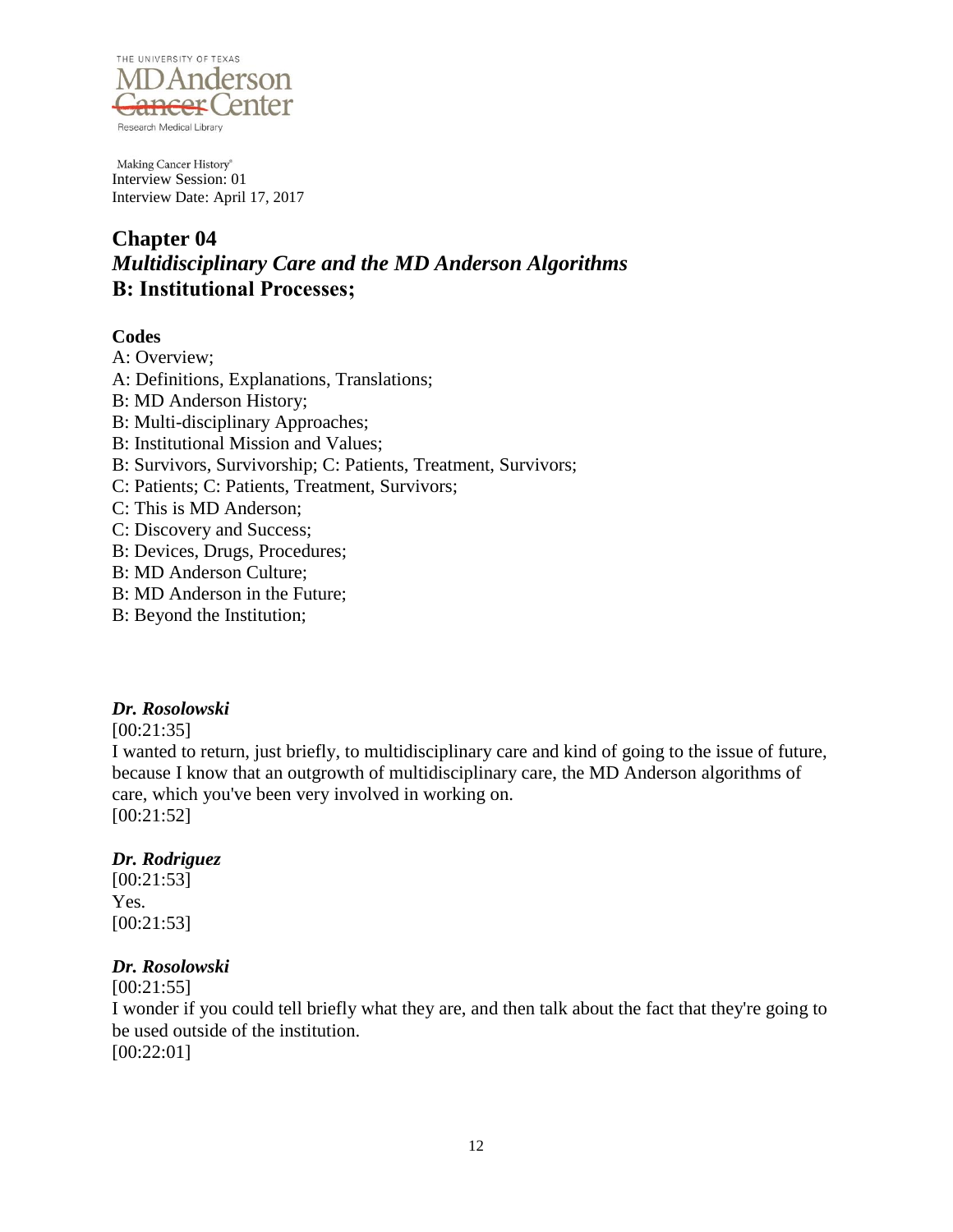

### *Dr. Rodriguez*

### [00:22:02]

Right. The algorithms of care, some other institutions are now calling pathways, have been part of our culture and [ ] the design of the multidisciplinary care planning model for years. The algorithms are essentially a map of care from diagnosis to, for some cases, unfortunately, end of life care. The map talks about each of the stages of the care delivery process, like I said from diagnosis, i.e. what are the appropriate tests to do, to arrive at the most correct diagnosis, to the treatment delivery based on staging or treatment planning based on staging, to evaluation, what we call surveillance, at each timepoint of the treatment plan, to decide what is the status of the tumor, how is the patient doing, and depending on the outcomes, whether it is a very good response, [ ] in remission and wellness, to unfortunately sometimes recurrences, and management of recurrences.

[00:23:15]

### [00:23:15]

And if again, disease is not responsive to salvage treatments, then appropriate end of life care. So the algorithms essentially tell us from point A to point Z, this is what we consider the best decision tree, if you will. They're intended to guide people in the thought process, they're not directive. In other words, they don't say you must do this, but these are the best recommended or the best acknowledged processes for this particular phase of the illness. That should drive then, the decision-making process and the conversations with the patient, about you know, this is the recommended best strategy.

[00:24:10]

# *Dr. Rosolowski*

[00:24:11] And this is all based on data that has been collected. [00:24:14]

### *Dr. Rodriguez*

[00:24:14]

Correct. The algorithms are developed through a [ ] rigorous process of integration of multidisciplinary experts, to discuss the plan of care or to discuss the map of care, and then we also do literature searches to support those decision points. They are meant to be living documents. In other words, they change as the best evidence recommends that if treatment A was the best treatment ten years ago but it no longer is, then it needs to be removed. We have to keep updating these as new evidence emerges. Now, that of course served [ ] as kind of a collaborative map internally, but now that we are [ ] an organization that has other partners beyond our Houston address, one of the questions that the partners have raised is how do we know that we are delivering MD Anderson care, or how would we ensure that we are all delivering MD Anderson care. And of course, then these maps [ ] should be what then guides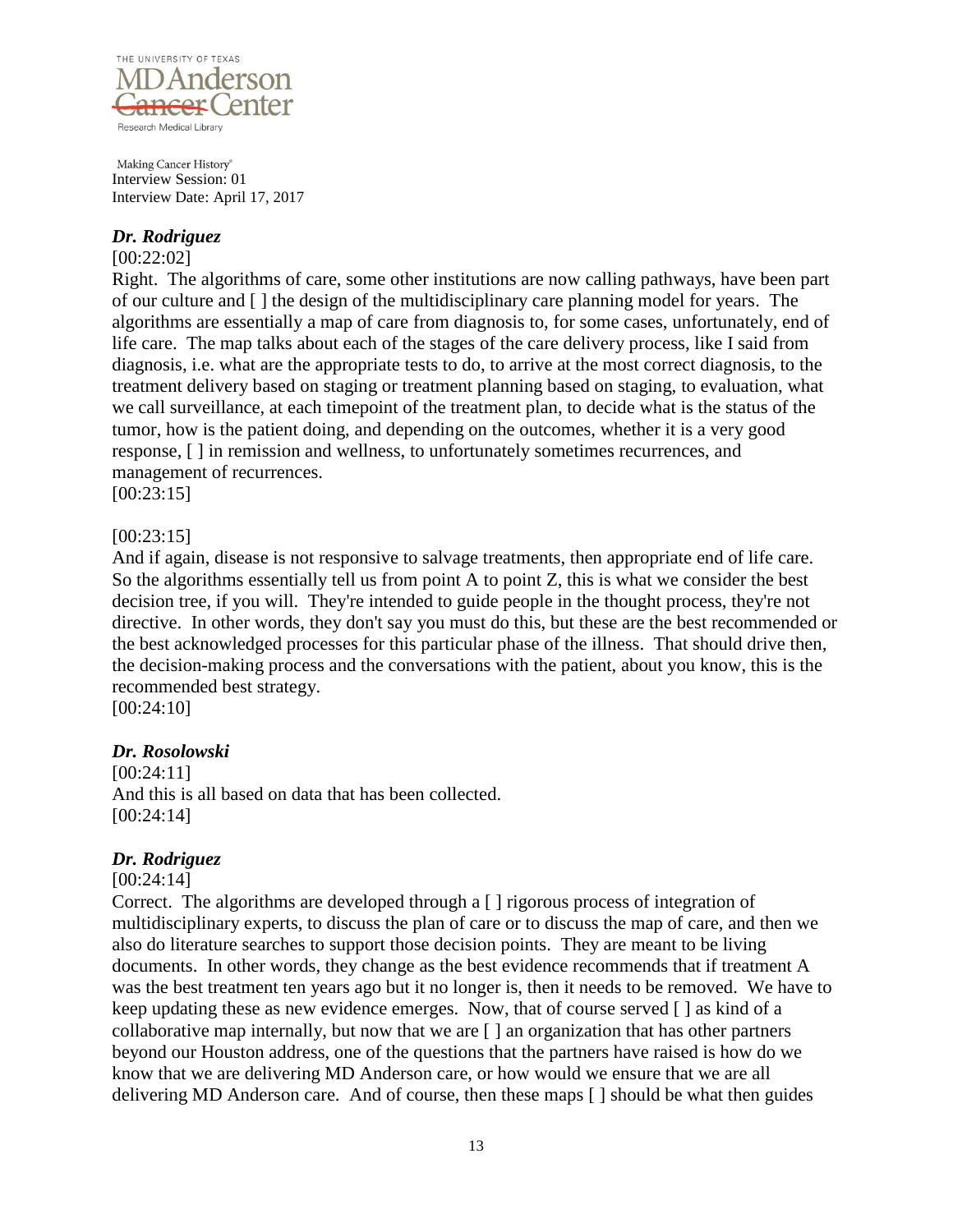

each of [our] partners. Because the process has only been internal, we are now faced with an interesting, but I think exciting new challenge, which is how do we now engage our partners in true partnership? [00:25:50]

### [00:25:50]

That is, in the evolution and development of these tools that guide our practice. And the tools are not just the algorithms, but also order sets for example, that should be standardized in a certain fashion, to ensure that we have all the required elements for each episode of care. In particular, when it comes to chemotherapy, where certain chemotherapy regimens are rather complex, we want to ensure that they are safely designed, that they have integrated all of the components of prevention of side effects and/or appropriate management of side effects as they arise during the treatment, and so on. So designing the tools and collaborating towards the design and implementation of algorithms, I see as an exciting next phase of evolution in how we integrate not only multidisciplinary care, but now multi-institutional, multidisciplinary care. [00:26:58]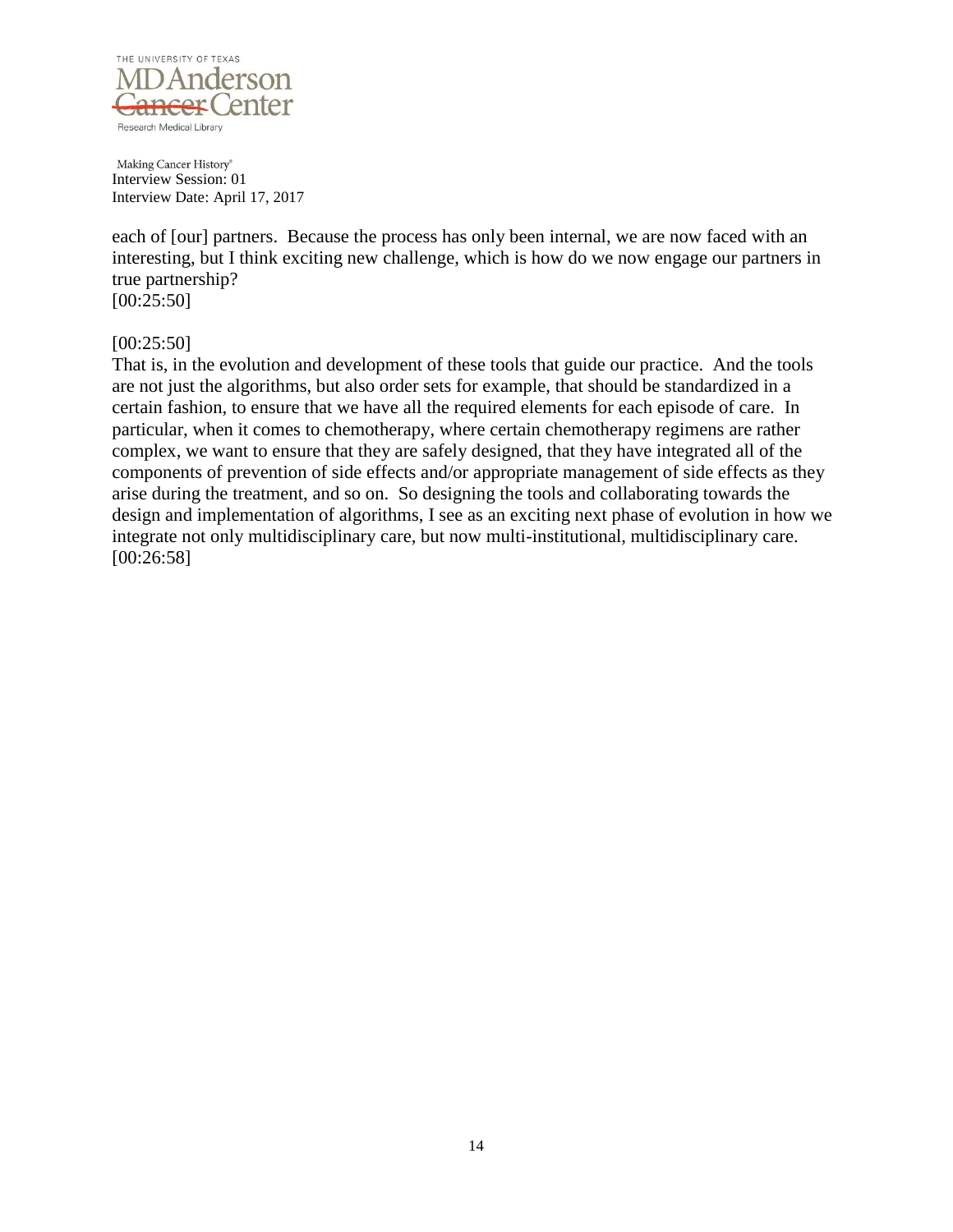

# **Chapter 05** *Envisioning the Next Period of Leadership* **B: Institutional Change;**

# **Codes**

B: MD Anderson History; B: MD Anderson Culture; C: Leadership; D: On Leadership; B: MD Anderson in the Future; B: Critical Perspectives on MD Anderson; B: Growth and/or Change; B: Institutional Politics; C: Understanding the Institution; C: The Institution and Finances; B: Research;

# *Dr. Rosolowski*

[00:26:59]

Very interesting, yeah. Well, I think I'm out of questions. Is there anything you would like to say about the institution right now, or an interesting next step for the institution that you envision?

[00:27:17]

# *Dr. Rodriguez*

[00:27:19]

I think that at this point in time, obviously the next most critical step is to identify -- and this of course will be done at the level of the University of Texas system, [ ] who is it that we envision will be the best person to lead the organization as the [next] president of the organization. My personal hope would be that this would be someone who is both knowledgeable and sensitive to the culture of MD Anderson, which is very knowledge driven, very innovation driven, but at the same time is very knowledgeable and capable of maneuvering the new paradigm of healthcare from a national perspective, from a legislative perspective, from a financial perspective. There's no question that we have to revamp or redesign many of our infrastructure and our systems [ ] for accounting, for billing, for productivity, for so many other endpoints that in the industry of healthcare are considered important towards fiscal accountability and health of an organization. We also are committed and hopefully will remain committed, to education and prevention, as well as innovation and new discoveries.

[00:29:17]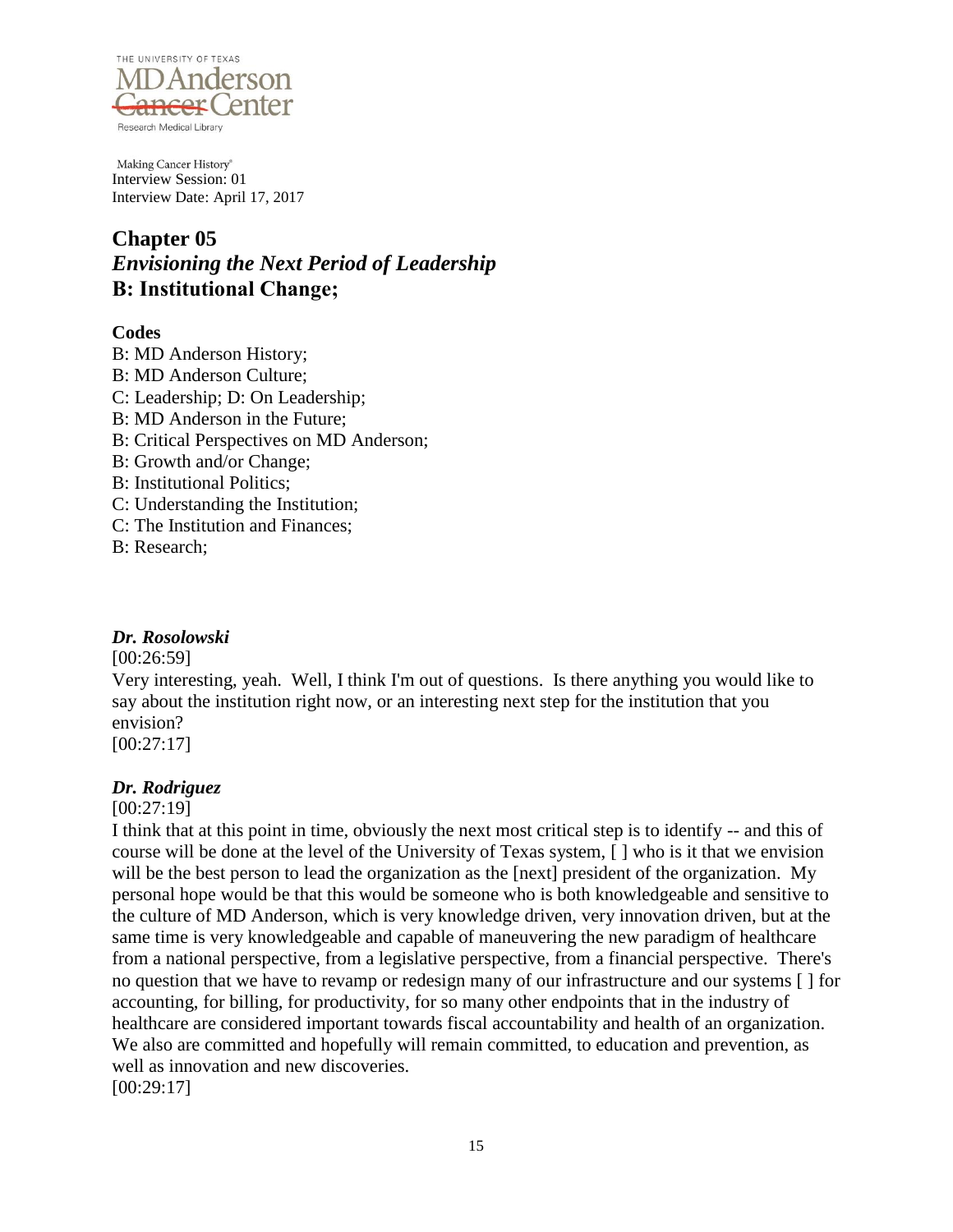

### *Dr. Rosolowski*

[00:29:18]

MD Anderson has always had a president who had MD after his name. Do you think that it would be valuable to continue in that tradition? I'm just, I'm saying that because all of the areas that you just mentioned are certainly not part of usual experience for physicians, in a deep experience in finances of institutions. [00:29:43]

### *Dr. Rodriguez*

[00:29:44]

Correct, but there are some physician leaders in the national arena who indeed are very expert. As I understand it, [the requirement of leadership by a physician is embedded] in the bylaws. [00:29:59]

# *Dr. Rosolowski*

[00:29:59] Oh, I didn't realize that. [00:30:00]

# *Dr. Rodriguez*

### [00:30:00]

I think it was part of the vision of Dr. Clark, that because patient care is a very essential and foundational mission of our organization, that we would be led by clinicians. [00:30:19]

### *Dr. Rosolowski*

[00:30:21] And what do you feel, I mean what do you feel that's done for the organization? [00:30:26]

# *Dr. Rodriguez*

### [00:30:28]

I think for us, it has grounded us and has made us very focused. Let me backtrack and say that at the time that this organization was founded, people didn't even speak about the word cancer, patients many times weren't even told by the doctors that they had cancer. And so he was creating an organization that was radical in its acknowledgement that we were here to treat cancer and our goal was that we would make cancer a treatable disease, rather than a fatal illness. So he was both an optimist and a visionary, as well as a very honest and forthright person, in saying this is our goal, cancer is our mission. So I think that it has grounded us very, very much, in [ ] our goal. Really, it's a very unified and very driven goal, to really make cancer a thing of